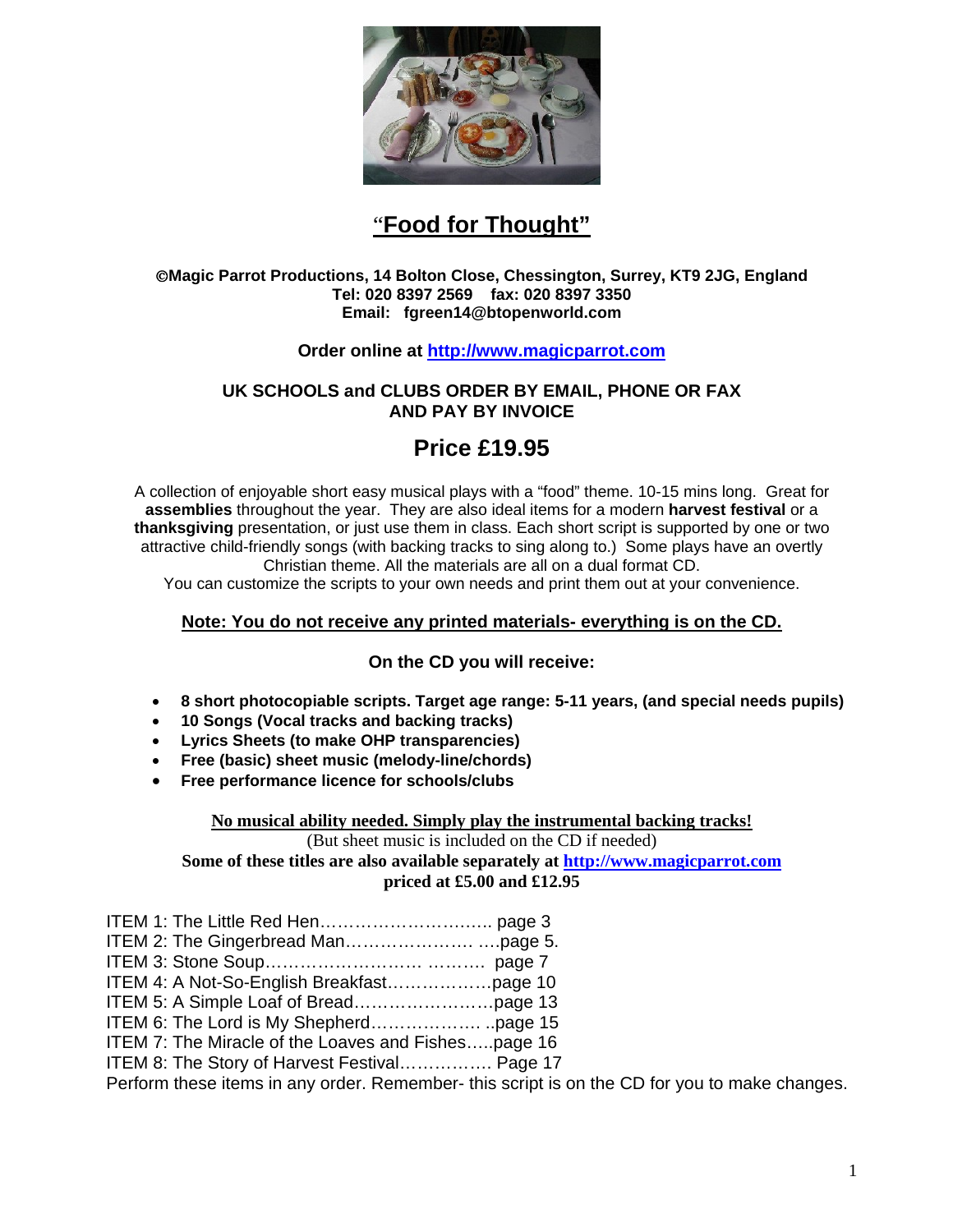| The Little Red Hen: None of the other<br>animals will help her sow, grow and harvest<br>her wheat - until she makes delicious bread!<br>Ages 5-8                                                                                                                                                                                                                                                      | CHICK CHICK CHICKEN (VOCALS)<br>1<br>2 CHICK CHICK CHICKEN (BACKING)<br>3 LITTLE RED HEN (VOCALS)<br>LITTLE RED HEN (BACKING)<br>4     |
|-------------------------------------------------------------------------------------------------------------------------------------------------------------------------------------------------------------------------------------------------------------------------------------------------------------------------------------------------------------------------------------------------------|----------------------------------------------------------------------------------------------------------------------------------------|
| The Gingerbread Man Traditional Story with<br>actions, movements and lots of repetition.<br>Ages 5-7                                                                                                                                                                                                                                                                                                  | GINGERBREAD MAN (VOCALS)<br>5<br>GINGERBREAD MAN (BACKING)<br>6                                                                        |
| <b>Stone Soup-</b> Some starving soldiers teach<br>some selfish villagers how to share! A<br>charming version of the well known tale.<br><b>Ages 7-11</b>                                                                                                                                                                                                                                             | STONE SOUP (VOCALS)<br>7<br>STONE SOUP (BACKING)<br>8                                                                                  |
| A Not-so-English Breakfast: At breakfast<br>time dad grumbles that he wants a full English<br>breakfast- he will not eat "foreign food." But an<br>English breakfast actually consists almost<br>entirely of foods from other countries-<br>cornflakes, bacon, tea, coffee, marmalade etc.<br>Children in the audience are delighted as the<br>various dishes are whisked away from him!<br>Ages 7-11 | I HAD A SAUSAGE! (VOCALS)<br>9<br>10 I HAD A SAUSAGE! (BACKING)<br>WE GIVE THANKS (VOCALS)<br>11<br>12 WE GIVE THANKS (BACKING)        |
| A Simple Loaf of Bread<br>A simple play explaining where bread comps<br>from. Great fun!!! Narrated by the teacher as<br>the children act, mime, sing and <b>movel Needs</b><br>a large cast (Seeds Fargry orkers, birds,<br>scarecrow, wind, rail, sub) For ages 5-8                                                                                                                                 | <b>34GROW THE SEEDS (with narration)</b><br><b>A DROW THE SEEDS (BACKING)</b><br>15 HARVEST TIME (VOCALS)<br>16 HARVEST TIME (BACKING) |
| The Lord is My Shepherd- Psalm 23<br>Presented as a reading and then as a musical<br>item. For ages 9-11 to present.                                                                                                                                                                                                                                                                                  | 17 THE LORD IS MY SHEPHERD (VOCALS)<br>18 THE LORD IS MY SHEPHERD (BACKING)                                                            |
| The Miracle of the Loaves and Fishes<br>A short play from the Bible, ending with a well<br>known song of praise for everyone to join in.<br>Presented by children aged: 8-11                                                                                                                                                                                                                          | 19 ALL CREATURES OF OUR GOD AND KING<br>(VOCALS)<br>20 ALL CREATURES OF OUR GOD AND KING<br>(BACKING)                                  |
| <b>The Story of Harvest Festival and</b><br><b>Thanksgiving</b><br>A piece of prose, narrated by the teacher or by<br>older children, explaining harvest celebrations<br>in Britain and the USA, culminating in a well<br>known song of praise for all to enjoy singing.                                                                                                                              | 21 ALL THINGS BRIGHT AND BEAUTIFUL<br>(VOCALS)<br>22 ALL THINGS BRIGHT AND BEAUTIFUL<br>(BACKING)                                      |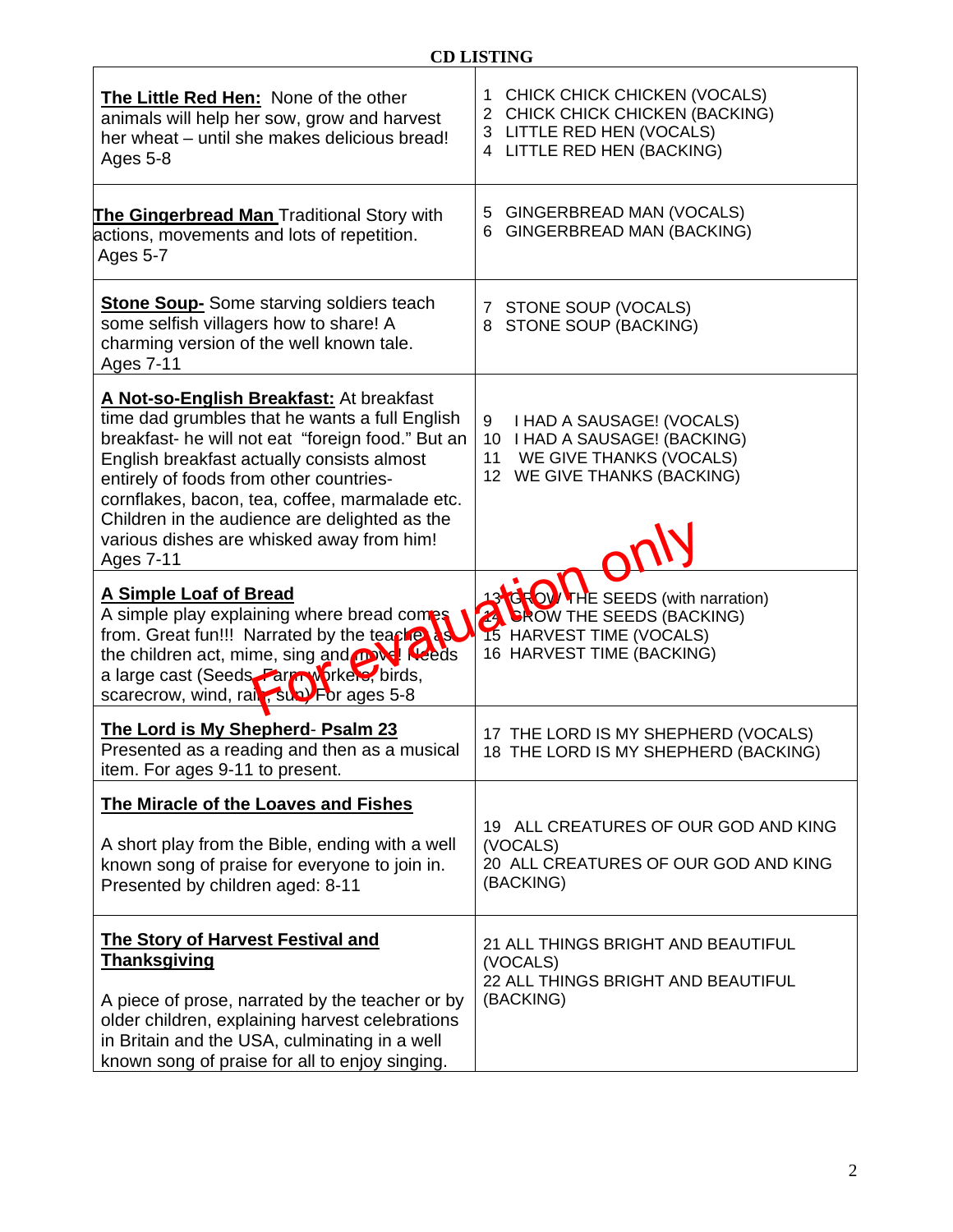# The Little Red Hen



A short assembly for KS1: Theme: Caring and Sharing

**Lots more school plays and assemblies available from http://www.magicparrot.com**

**Characters: Narrator, Farmer, Little Red Hen, Dog, Duck, Goose, Cat, Sun, Rain, Miller, Singers.**

Optional: Is yours a large class? Have some extra animals e.g. two dogs instead one-and have children playing the parts of the wheat growing! Note: As each animal appears, the animal moves twice around around the stage with actions and sounds. br, Farmer, Little Red Hen, Dog, Duck, Goose, Cat, Sup, Rainge class? Have some extra animals e.g. two dogs inst and growing! Note: As each animal appears, the spill almowes twice aroun sis.<br>Is.<br>the Little Red Hen was spil

**Narrator:** One day, the Little Red Hen was scratching around in the barnyard. **(Enter Farmer and Red** Hen) She was always so busy! She she htell morning laying eggs for the farmer.

**Farmer:** Come here, **chick** chick chicken! Please lay an egg for my tea!

**(All sing "Chick Chick Chicken" CD Track 1, with flapping actions! The "tinkles" on the CD suggest when the hen should strenuously lay an egg!** 

> *Chick Chick Chick Chick Chicken Lay a little egg for me! Chick chick chick chick chicken I want one for my tea. I haven't had an egg since Easter And now it's half past three So, chick chick chick chick chicken Lay a little egg for me!*

**Narrator:** After the little red hen had laid her eggs she found some grains of wheat. She wanted to plant them in the field. She called to the dog.

**Red Hen:** Dog! Dog! Will you help me plant this wheat? **(Enter Dog) Dog:** No! Not I. I am too busy burying my bone! Get the duck to help you!

**Red Hen:** Duck, duck! Will you help me plant this wheat? **(Enter Duck**) **Duck:** No! Not I. I am going for a swim! Get the goose to help you!

**Red Hen:** Goose! Goose! Will you help me plant this wheat? **(Enter Goose**) **Goose:** No! Not I**.** It's too hot today! Get the cat to help you!

**Red Hen:** Cat! Cat! Will you help me plant this wheat? **(Enter Cat) Cat**: No, Not I. I am too busy washing my face! **(Actions**) Plant it yourself!